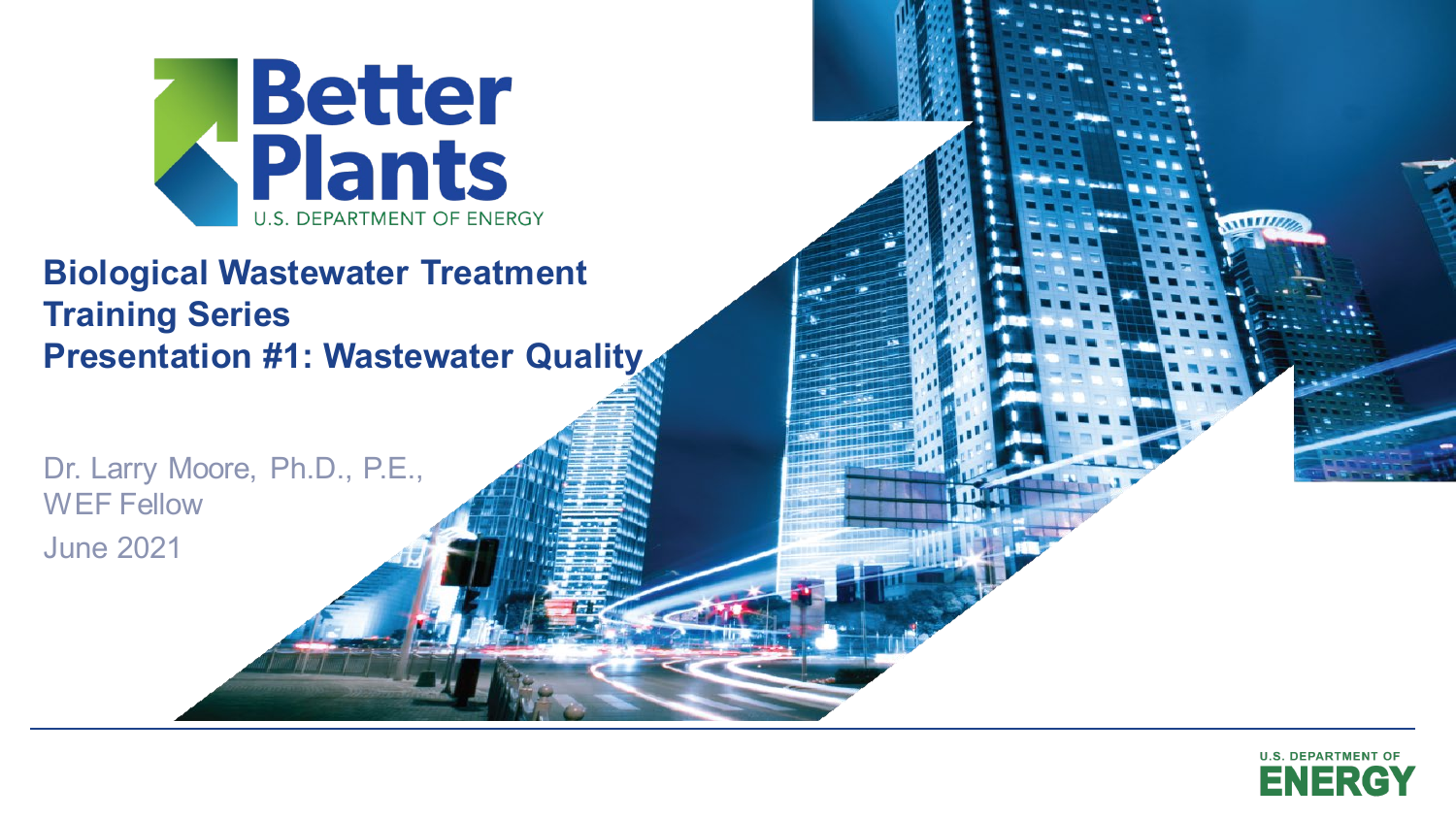#### **Overview**

- This series of presentations is designed to help participants understand the basic concepts of biological wastewater treatment.
- There will be 15 presentations, each of which cover a specific area of biological treatment.
- The goal is to prepare participants to visit activated sludge facilities, to assess operating conditions, and to suggest ways to enhance process performance and save energy.
- Each presentation will be about 30 to 40 minutes in length.



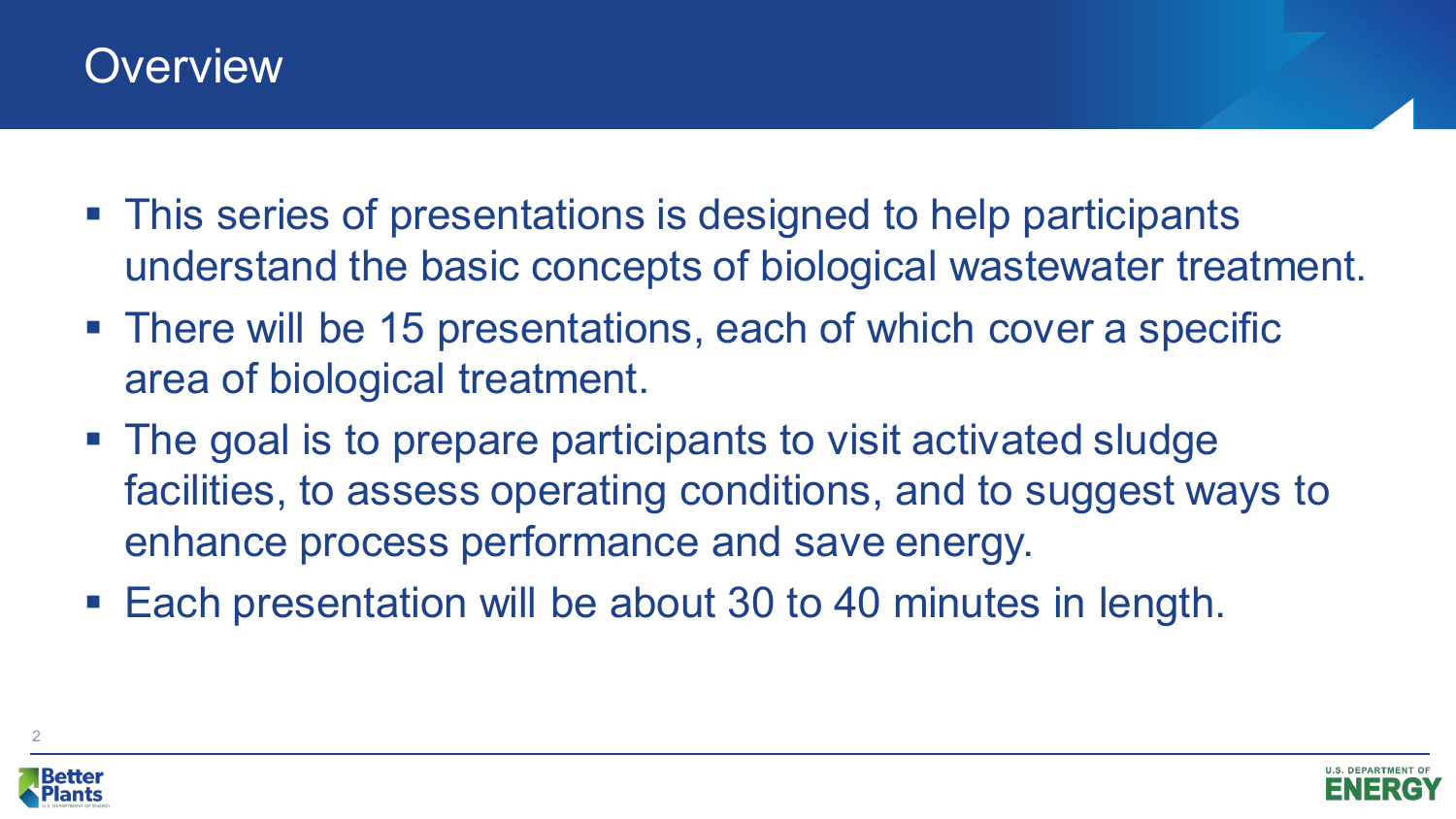### Overview – A List of the 15 Presentations

- Wastewater Quality
- Introduction to Biological Wastewater Treatment
- Activated Sludge Microbiology
- **Example 2 Introduction to Activated Sludge Biokinetics**
- Activated Sludge Process Modifications Part I
- Activated Sludge Process Modifications Part II
- Activated Sludge Process Control
- **EXEDENTIFY Introduction to Biological Nitrification-Denitrification**



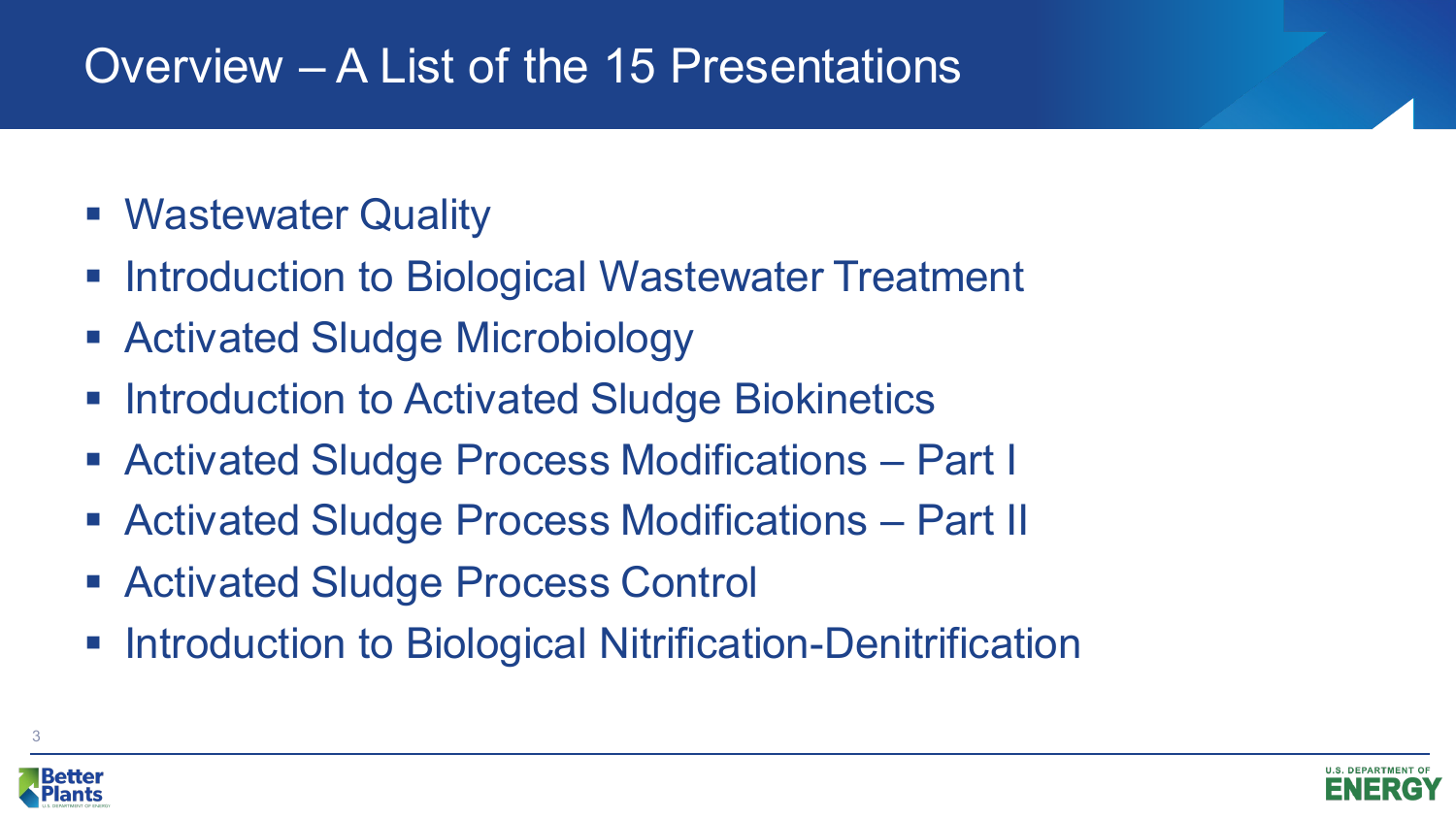## Overview – A List of the 15 Presentations (continued)

- **Denitrification**
- **Introduction to Aerobic Digestion of Sludge**
- Understanding Performance of Aeration Equipment
- Optimize Your WWTP, Save Energy, Reduce Nutrient Loads
- Using the Bio-Tiger Model: Input Data and Output Data
- Case Studies: Using Bio-Tiger Model to Save Energy in Conventional Activated Sludge Processes
- Case Studies: Using Bio-Tiger Model to Save Energy in Oxidation **Ditches**



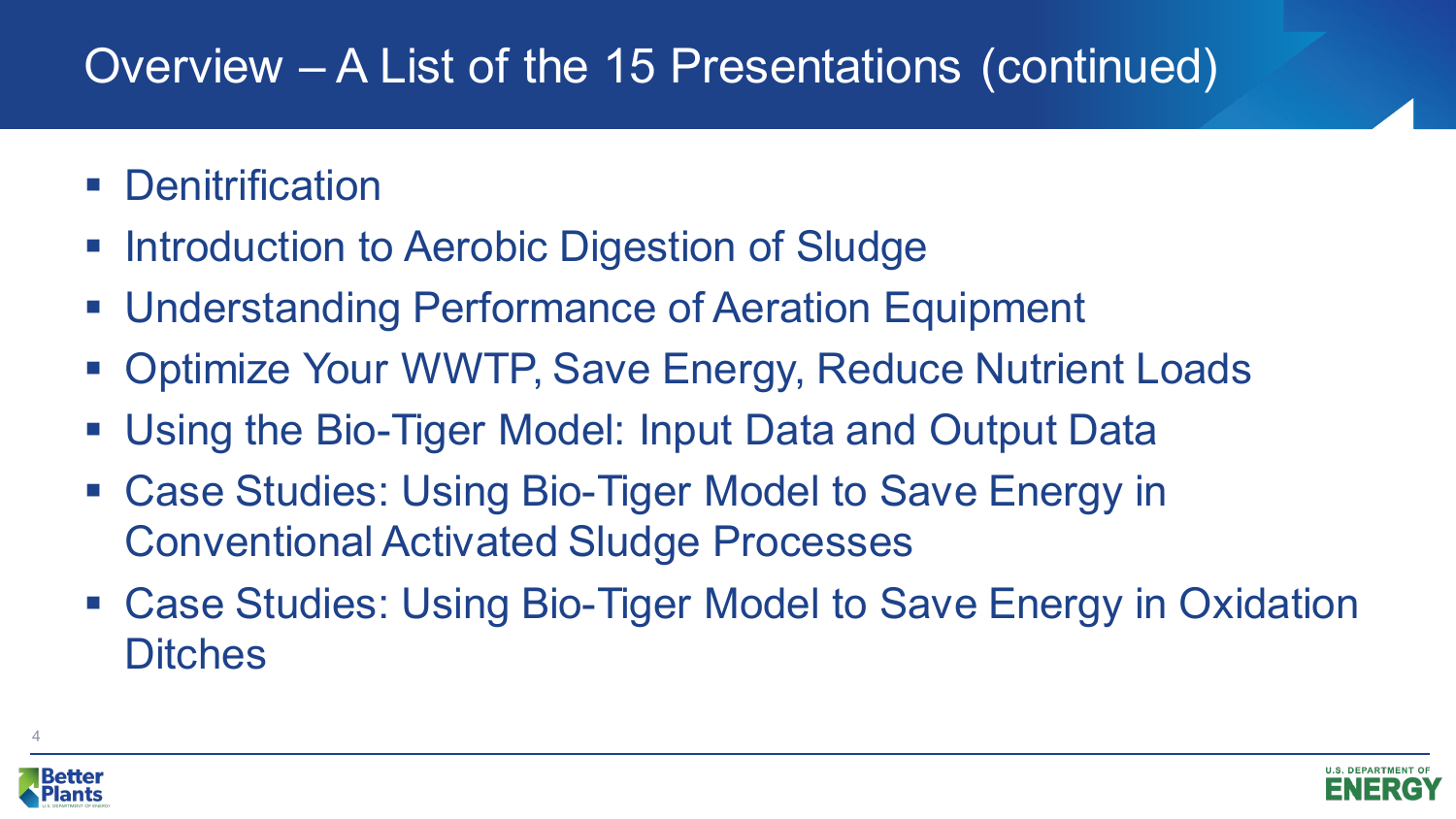## A. Biochemical Oxygen Demand

■ Amount of oxygen required by bacteria while stabilizing decomposable organic matter under aerobic conditions at 20C for 5 days

 $C_aH_bO_c + O_2 \rightarrow CO_2 + H_2O + \text{biomass} + \text{energy} + \text{OEP}$ 

\*OEP = other end products

 $y = L (1 - 10^{-kt})$ 

where:  $y = BOD$  at any time t in days L = ultimate BOD k = BOD bottle constant



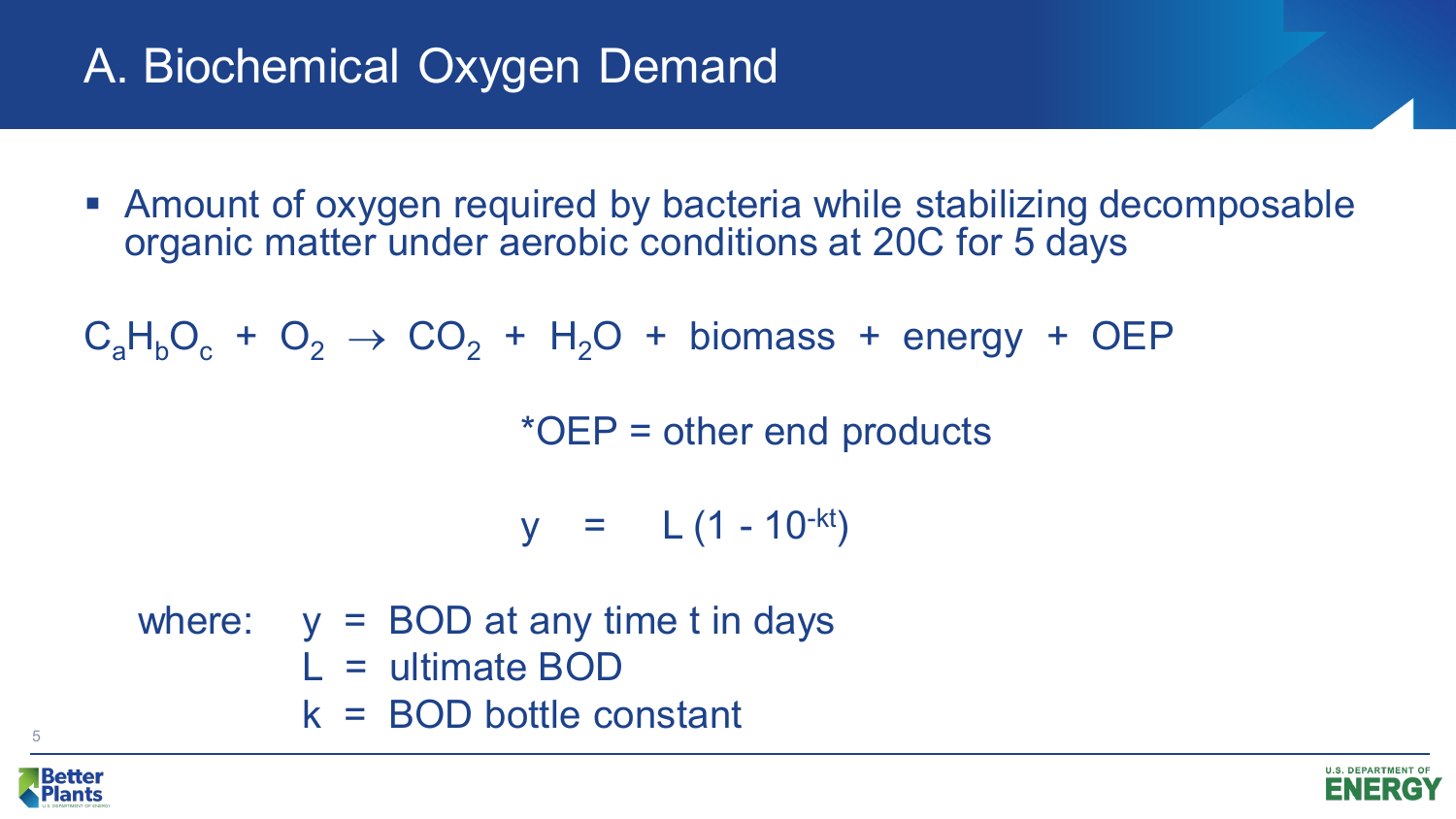**Carbonaceous BOD (CBOD) - Used to quantify the amount of oxygen used by microorganisms to oxidize organic constituents in a wastewater.**

**Nitrogenous BOD (NBOD) - The amount of oxygen used by microorganisms to oxidize dissolved nitrogen in a wastewater.**

 $2NH_4^+ + 3O_2$   $\longrightarrow$   $2NO_2^- + 2H_2O + 4H^+ + new cells$  $2NO_2$ <sup>-</sup> +  $O_2$   $\longrightarrow$   $2NO_3$ <sup>-</sup> + new cells



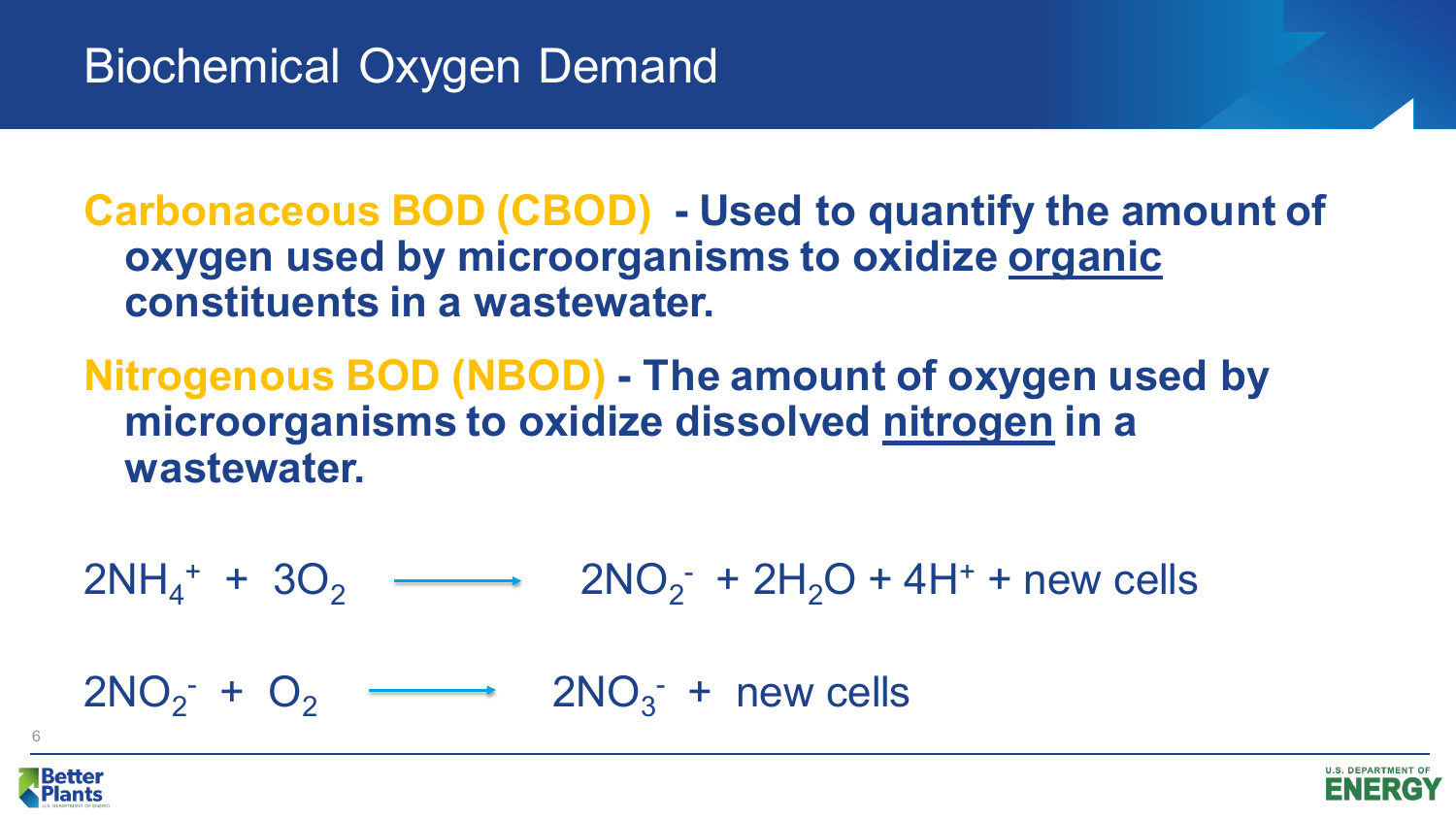### Biochemical Oxygen Demand



Ref: Metcalf & Eddy, 1991, Wastewater Engineering Treatment, Disposal and Reuse



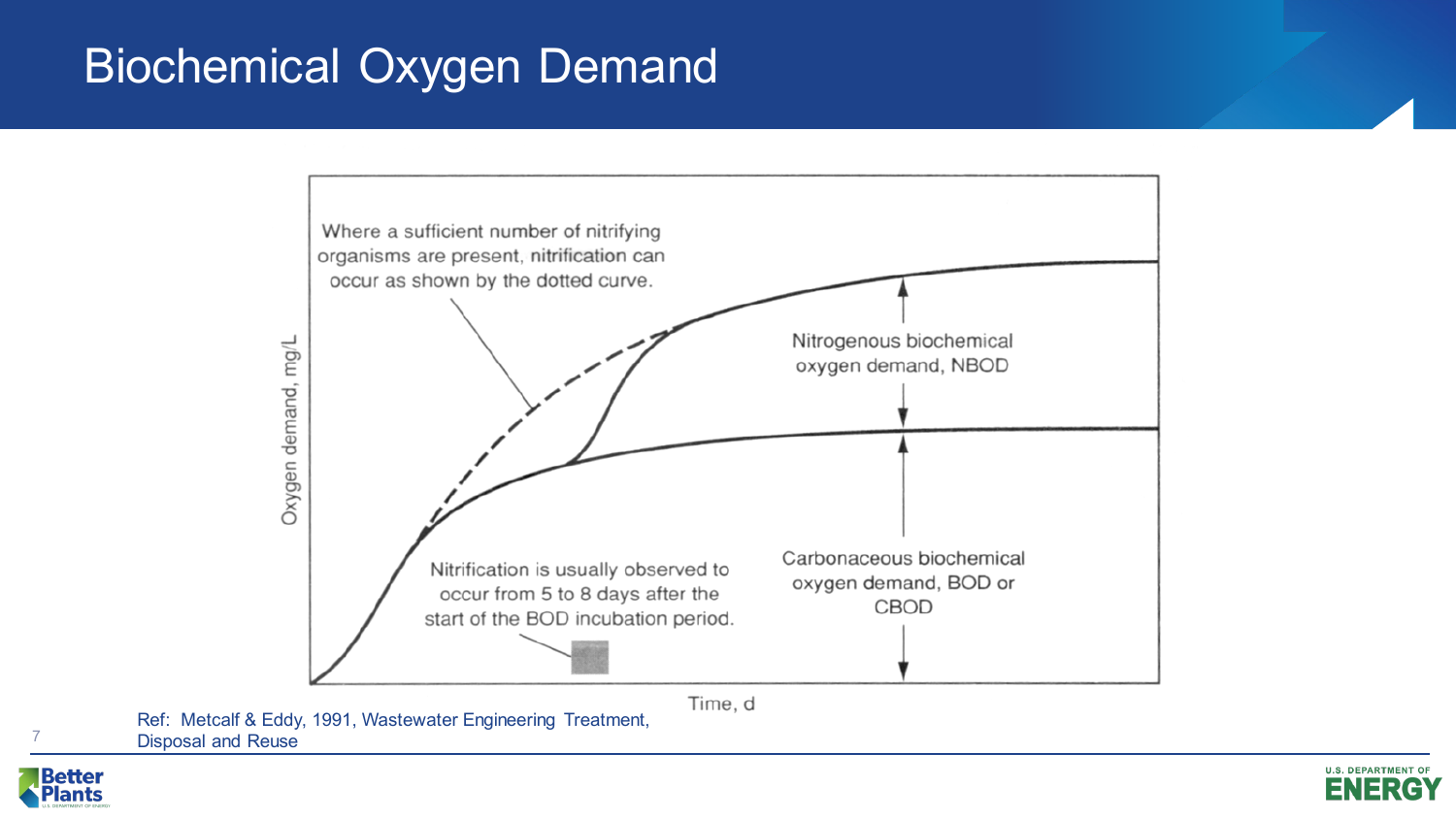#### Uses of BOD Data

- To determine the organic strength of wastewaters
- To evaluate the purification capacity of receiving bodies of water
- To define discharge standards where organic loading must be restricted to maintain desired dissolved oxygen level
- To check on the quality of wastewater effluent



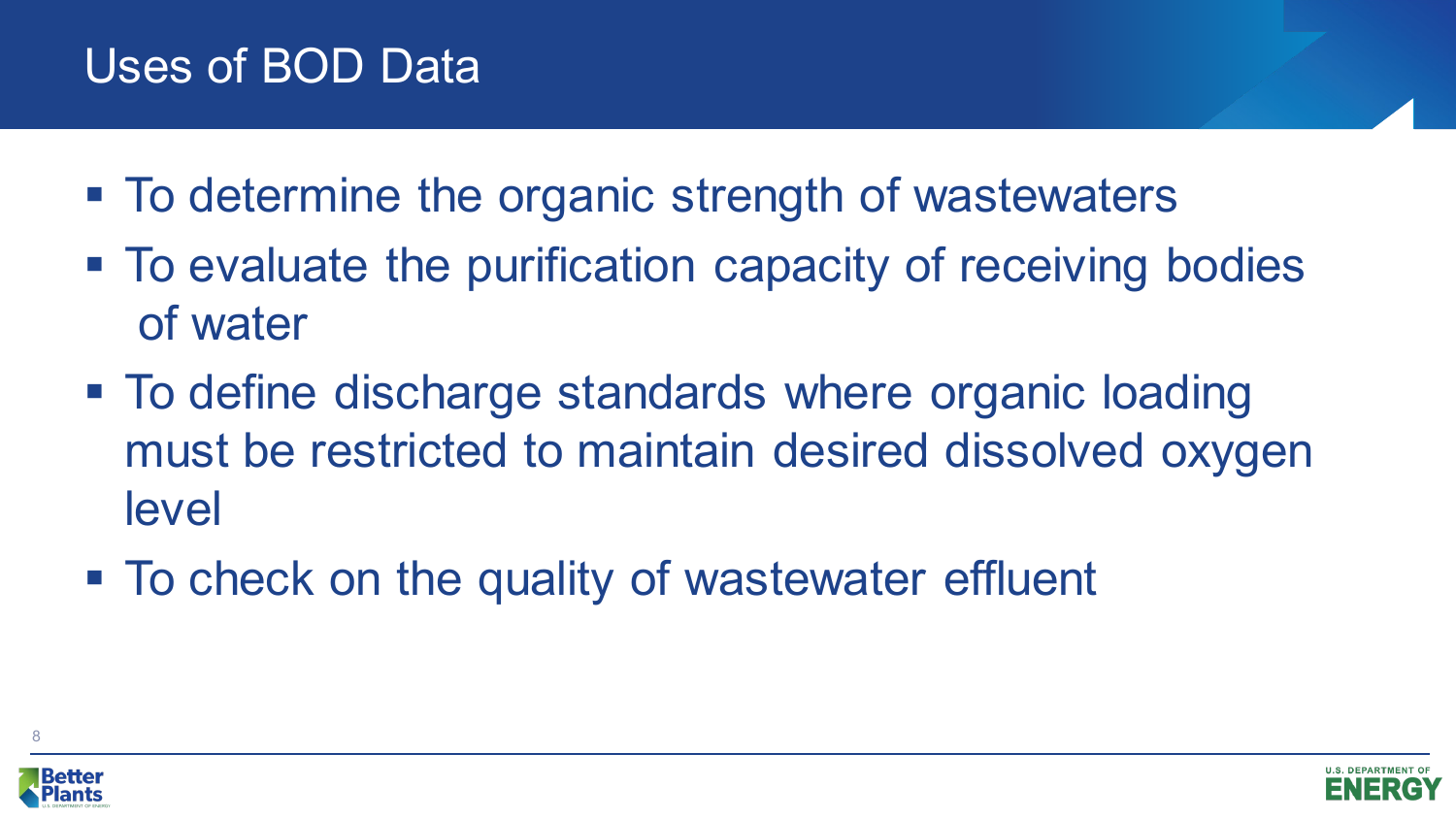- To determine the size of wastewater treatment facilities (e.g., aeration tanks)
- To evaluate the efficiency of wastewater treatment units
- To determine sewer user charges for indirect industrial dischargers





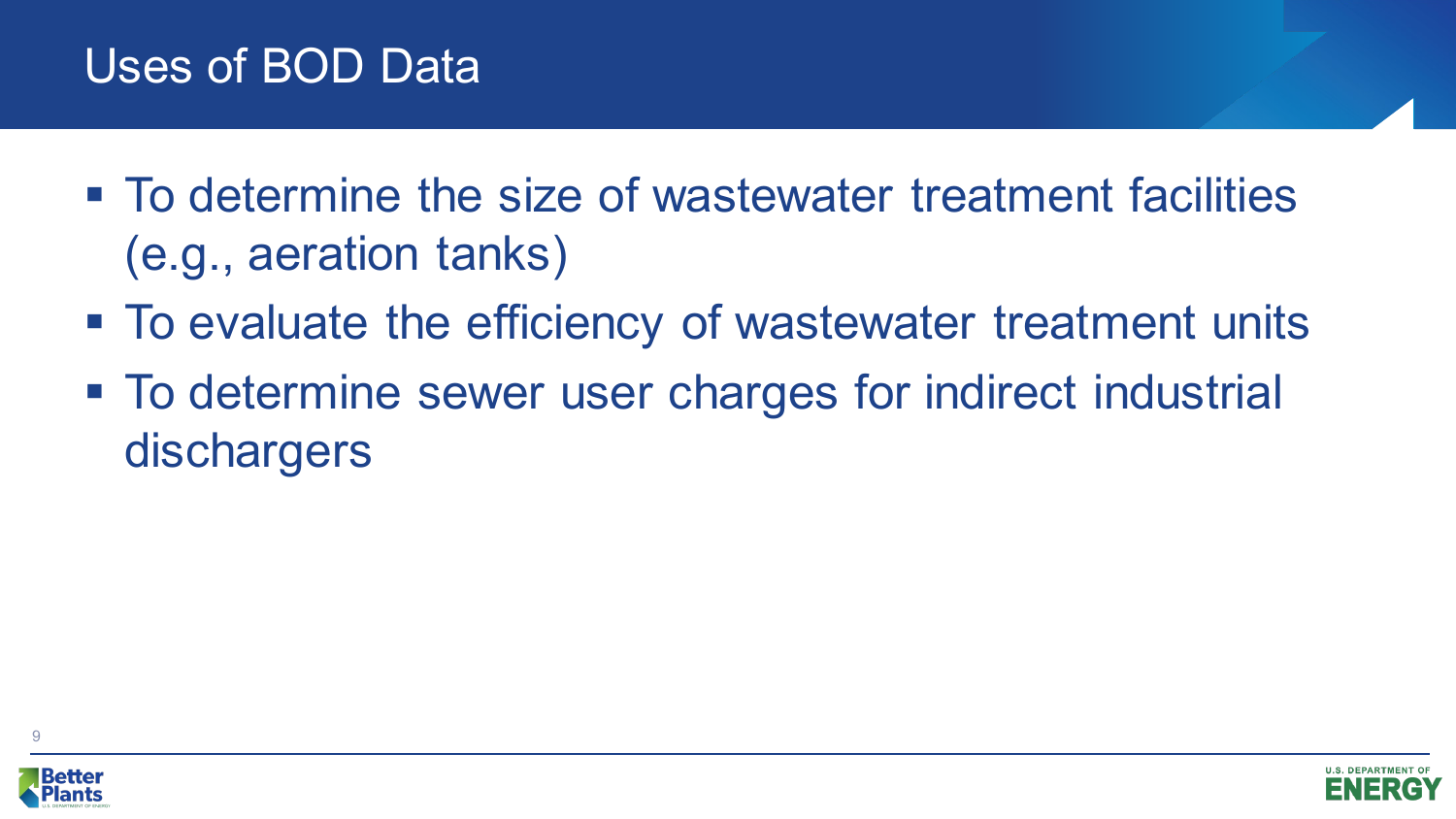Definition: Amount of oxygen that is required to oxidize an organic compound under the influence of a strong oxidant  $(K_2Cr_2O_7)$  in an acid environment (heat, catalyst)

$$
C_aH_bO_c + Cr_2O_7 + H^+ \rightarrow Cr^{3+} + CO_2 + H_2O
$$

- Major advantage of COD test: short time required (3 hours)
- **If a relationship can be established between BOD and COD, it** facilitates a fairly quick estimate of the BOD value.



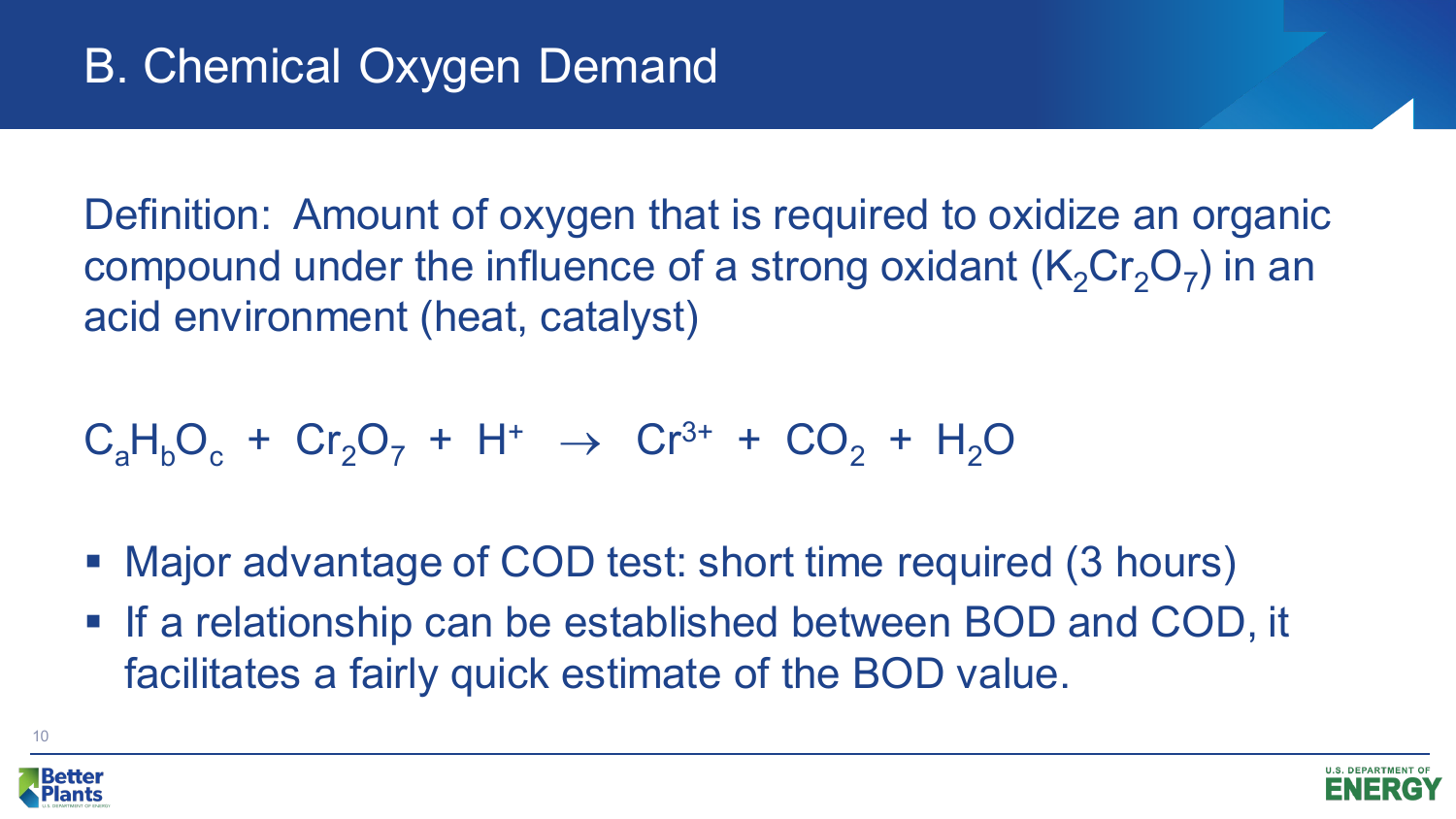### C. Theoretical Oxygen Demand

- Carbohydrates: glucose
- **Fats: stearic acid**
- Amino Acids: glycine

 $C_6H_{12}O_6 + 6O_2 \rightarrow 6CO_2 + 6H_2O$ 

 $\blacksquare$  1 mg glucose requires 192/180 = 1.067 mg O<sub>2</sub>



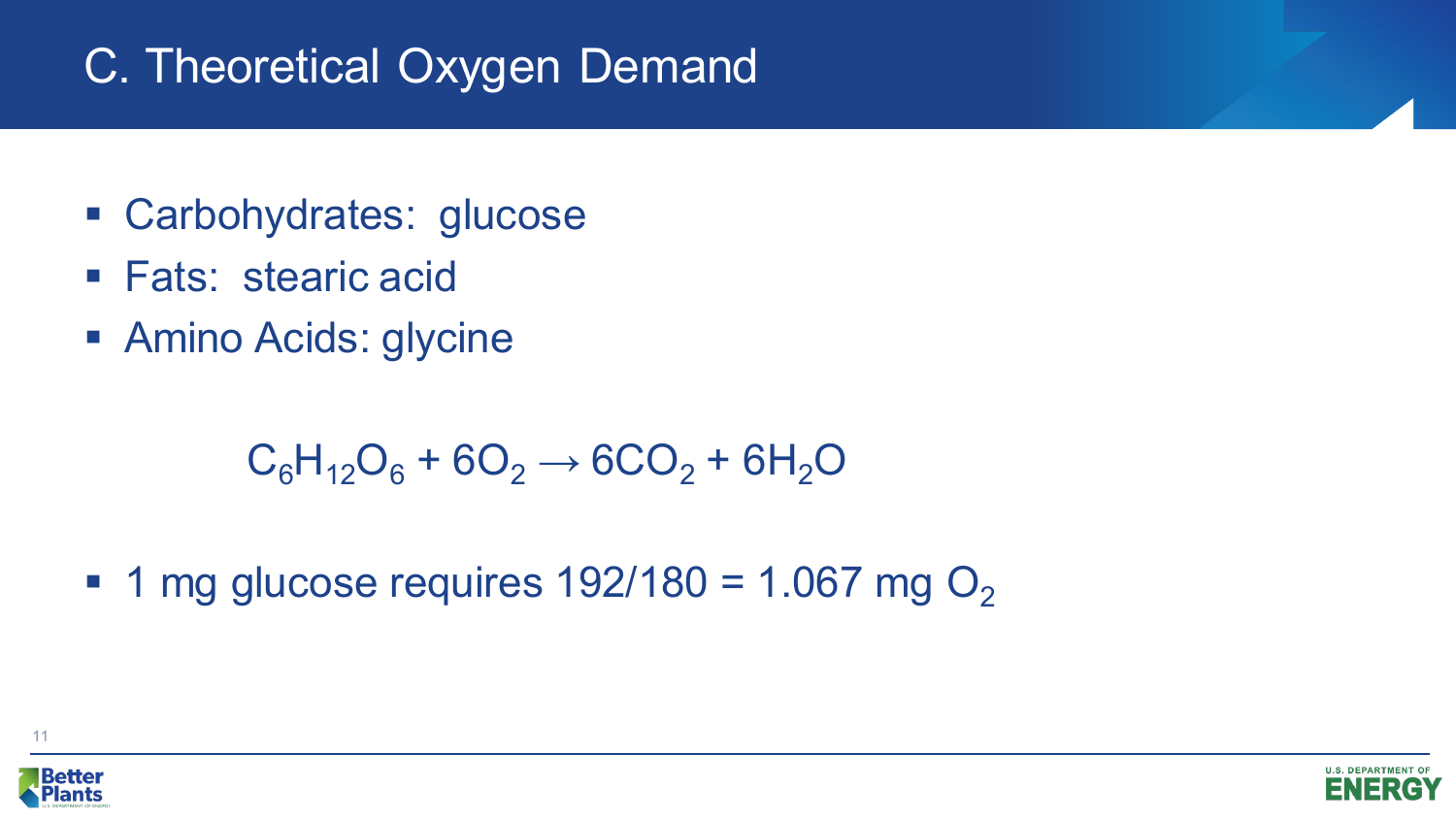

- **Settleable Solids**  suspended solids that will settle under quiescent conditions because of the influence of gravity
- **Total Solids** matter that remains as residue upon evaporation and drying at 103°C
- **Suspended Solids**  solids that are retained by a standard filter pad with an effective retention of 1.2  $\mu$ m
- **Dissolved Solids** solids that pass through a standard filter pad with an effective retention of 1.2  $\mu$ m
- **Volatile Solids** solids which are combustible at 550 °C; volatile solids are primarily organic matter



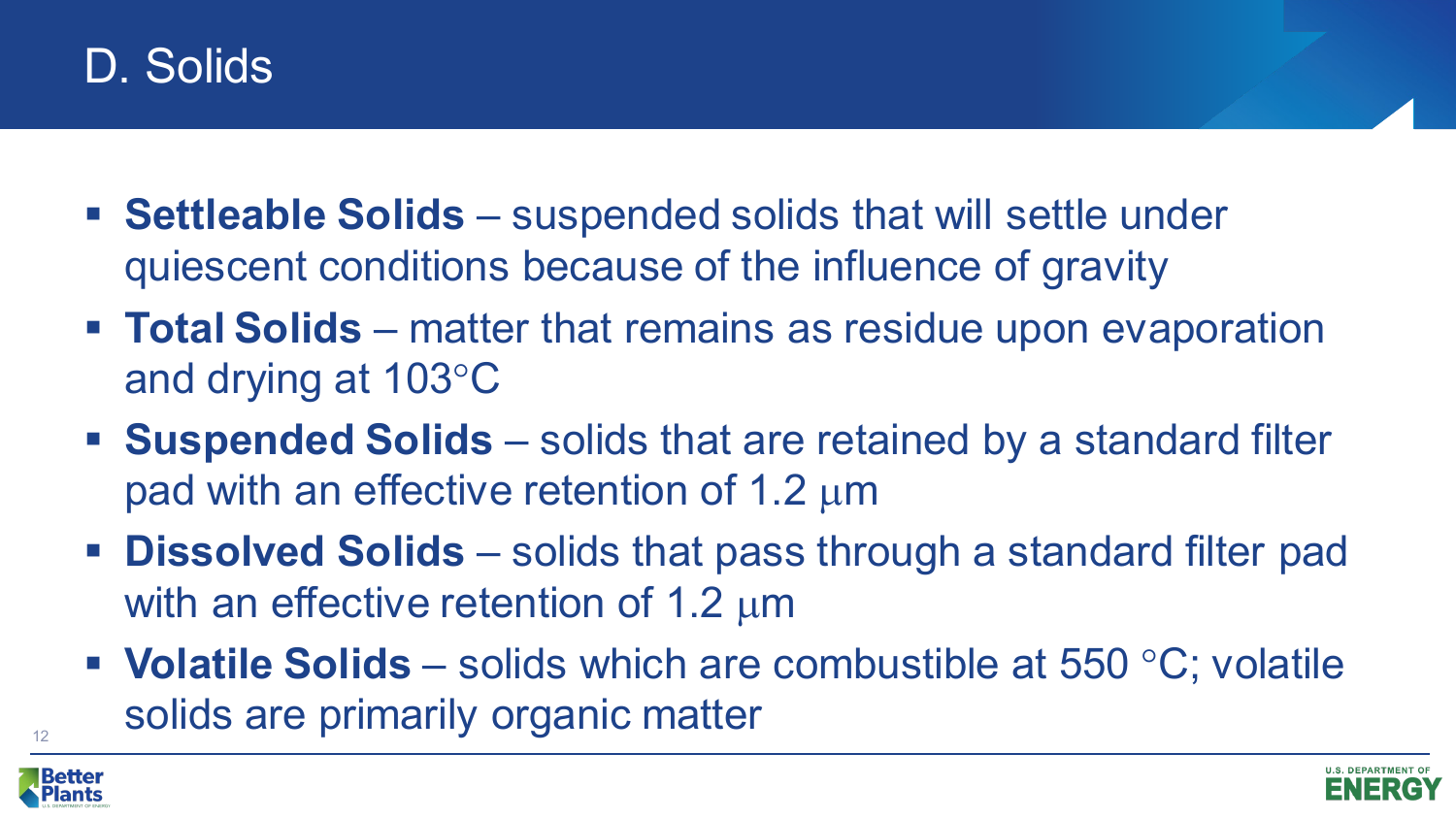## Application of Solids Data

- To determine the need for and design of settling tanks
- **To determine the efficiency of sedimentation units**
- To evaluate the strength of wastewaters
- To determine the solids loading on wastewater treatment units
- To control the biomass in the activated sludge process
- To determine the design and operation of sludge digestion and dewatering units



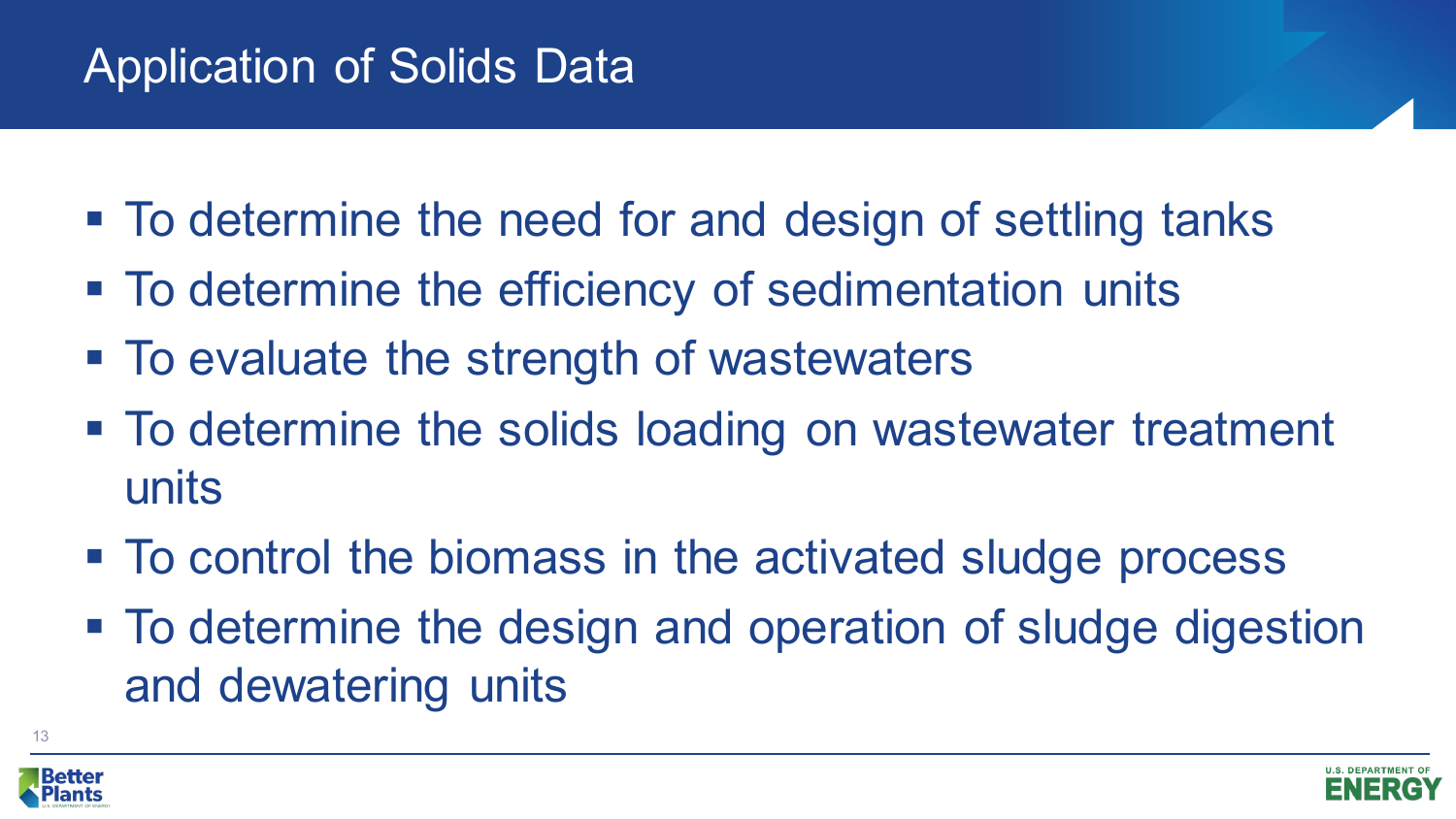## E. Total Organic Carbon

■ A carbon analyzer uses the concept of complete combustion of all organic matter to  $CO<sub>2</sub>$  and  $H<sub>2</sub>O$ ; gas stream passes through an infrared analyzer; known carbon standards are used for calibration.

$$
BOD5/TOC \cong O2/C \cong \frac{32}{12} (0.7) (0.77) = 1.44
$$
  
12  
% of ultimate BOD  
70% biodegradable





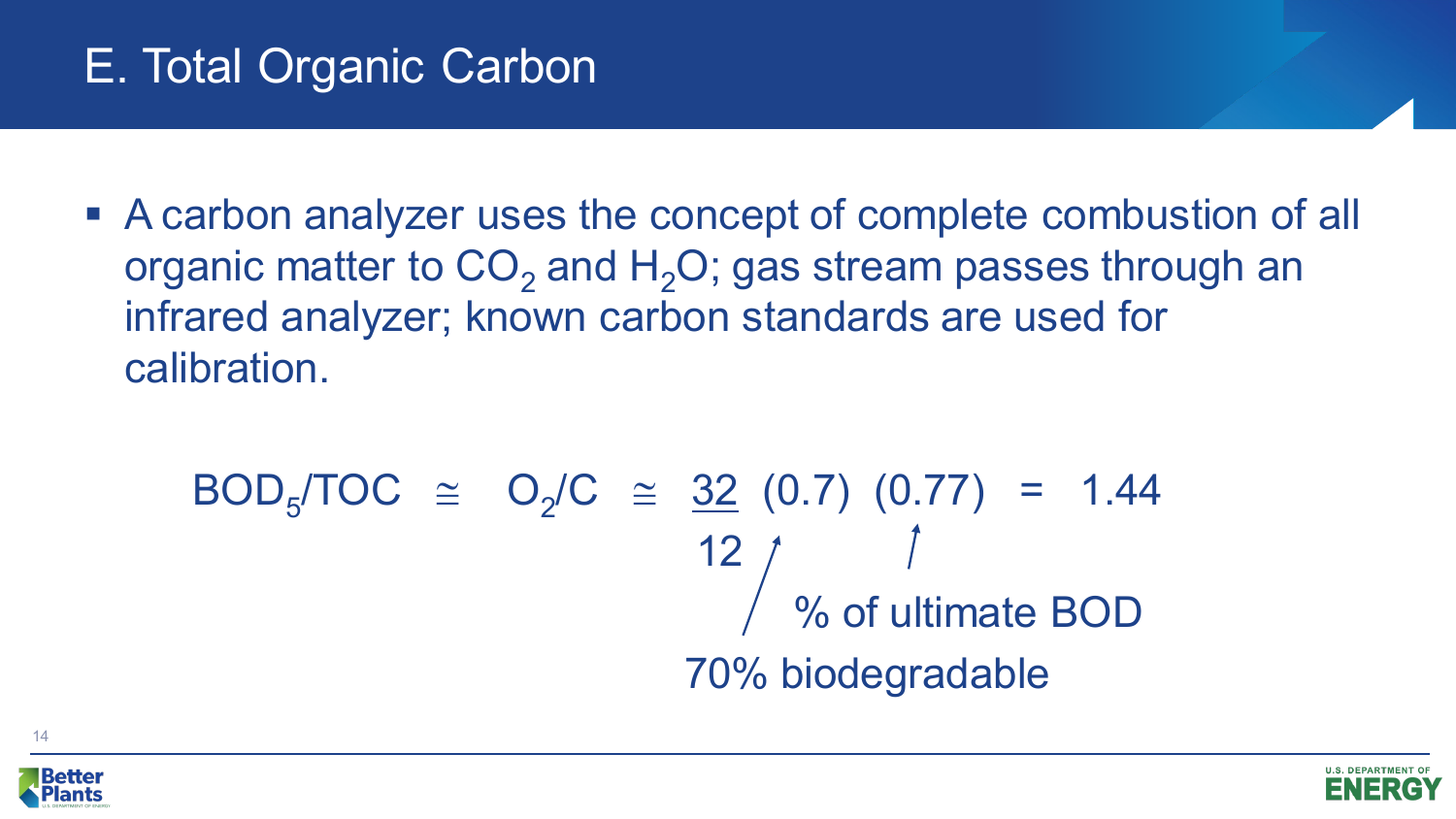## F. Specific Organic Compounds

- Surfactants
	- Surface-active agents which are large polar molecules that are slightly soluble in water and may cause foaming;
	- **Detergents contain surfactants**
- Phenol
	- The monohydroxy derivative of benzene;
	- **In Ity is toxic to bacteria in concentrated solution;**
	- Occurs as a natural component of coal-gas; coal-coking, and petroleum industry wastewaters;
	- Biological treatment of phenol at concentrations up to 1,000 mg/l is possible if the bacteria are acclimated.



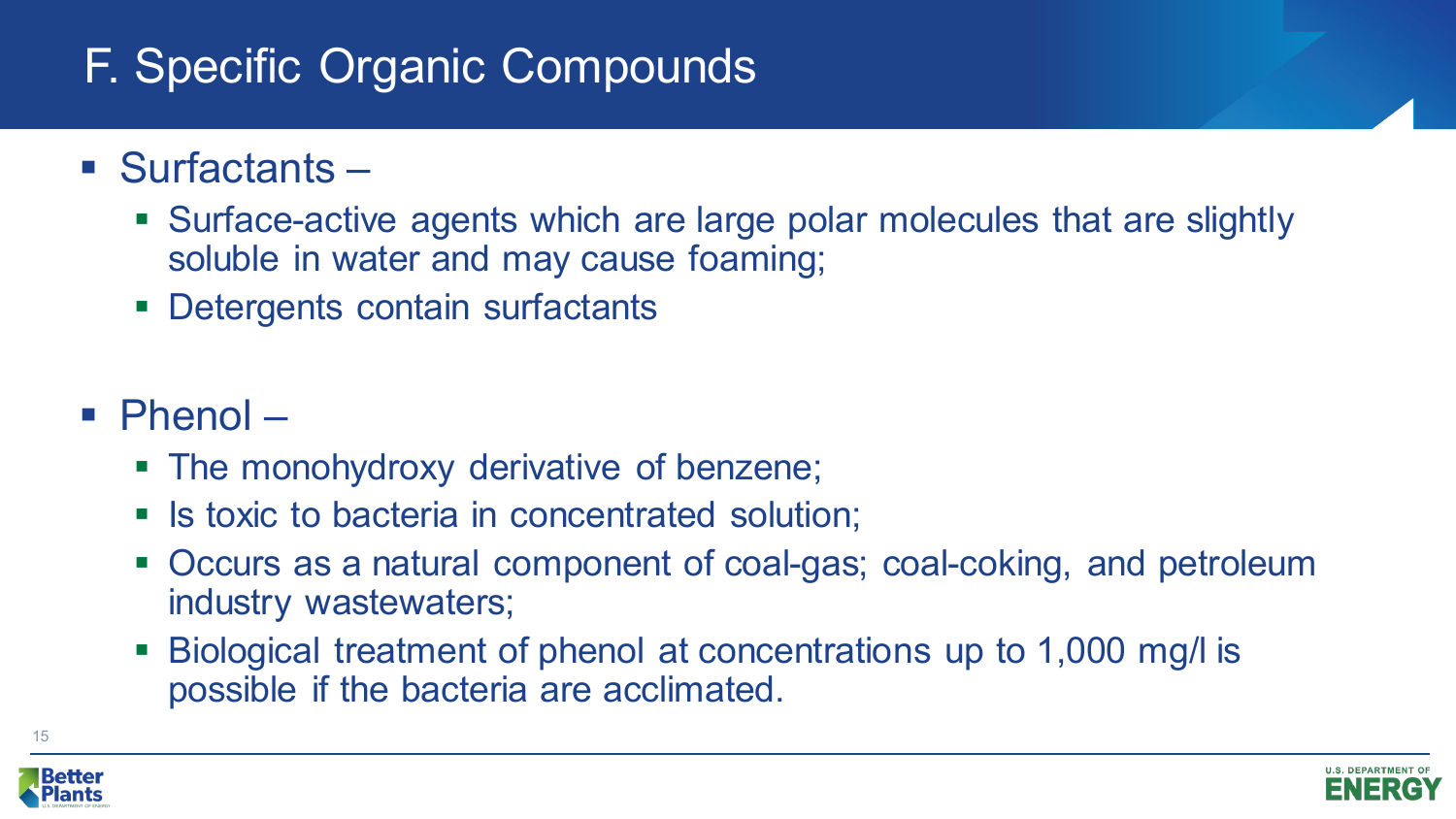## Specific Organic Compounds (continued)

- Fats, Oil and Grease
	- Fats and oils are glycerides of fatty acids;
	- **They serve as food for humans as well as bacteria, since they can** be hydrolyzed to fatty acids and alcohols;
	- FOG are found in high concentrations in food processing, petroleum, and other industrial wastes.



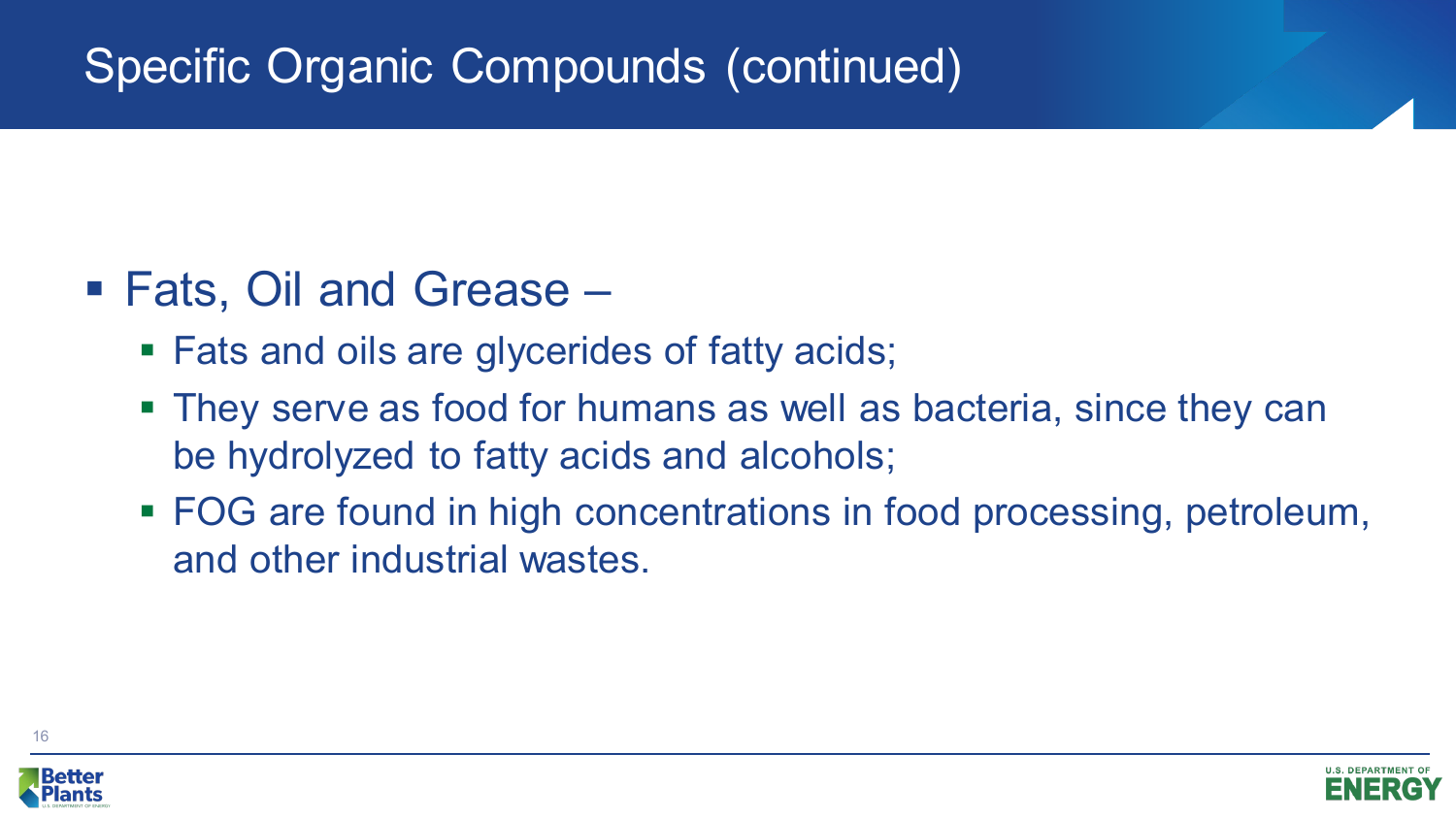### Comments on FOG

- May obstruct sanitary sewers
- **Petroleum oils are degraded slowly by bacteria**
- May cause slug loading of biotreatment facilities
- May prevent or reduce oxygen transfer and degradation in biotreatment facilities
- Animal/vegetable oil in a dispersed state is metabolized and removed readily in a biological WWTP



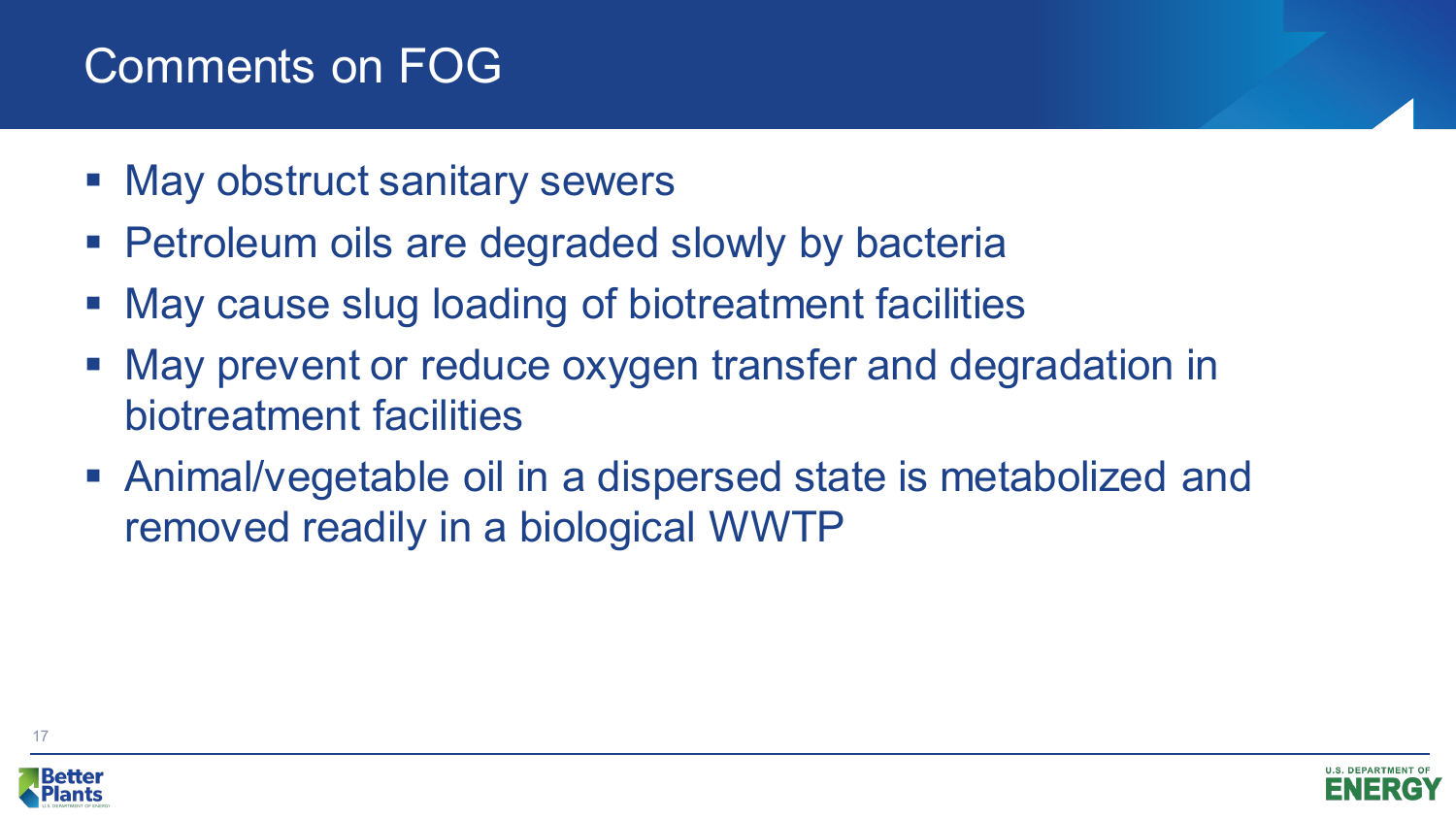#### Comments on FOG

- High FOG may interfere with monitoring equipment (DO probes, pH probes, etc.)
- Petroleum FOG may present fire/explosion hazards in WWTP
- May cause problems with dewatering of raw and digested primary sludge
- Petroleum FOG may pass thru WWTP





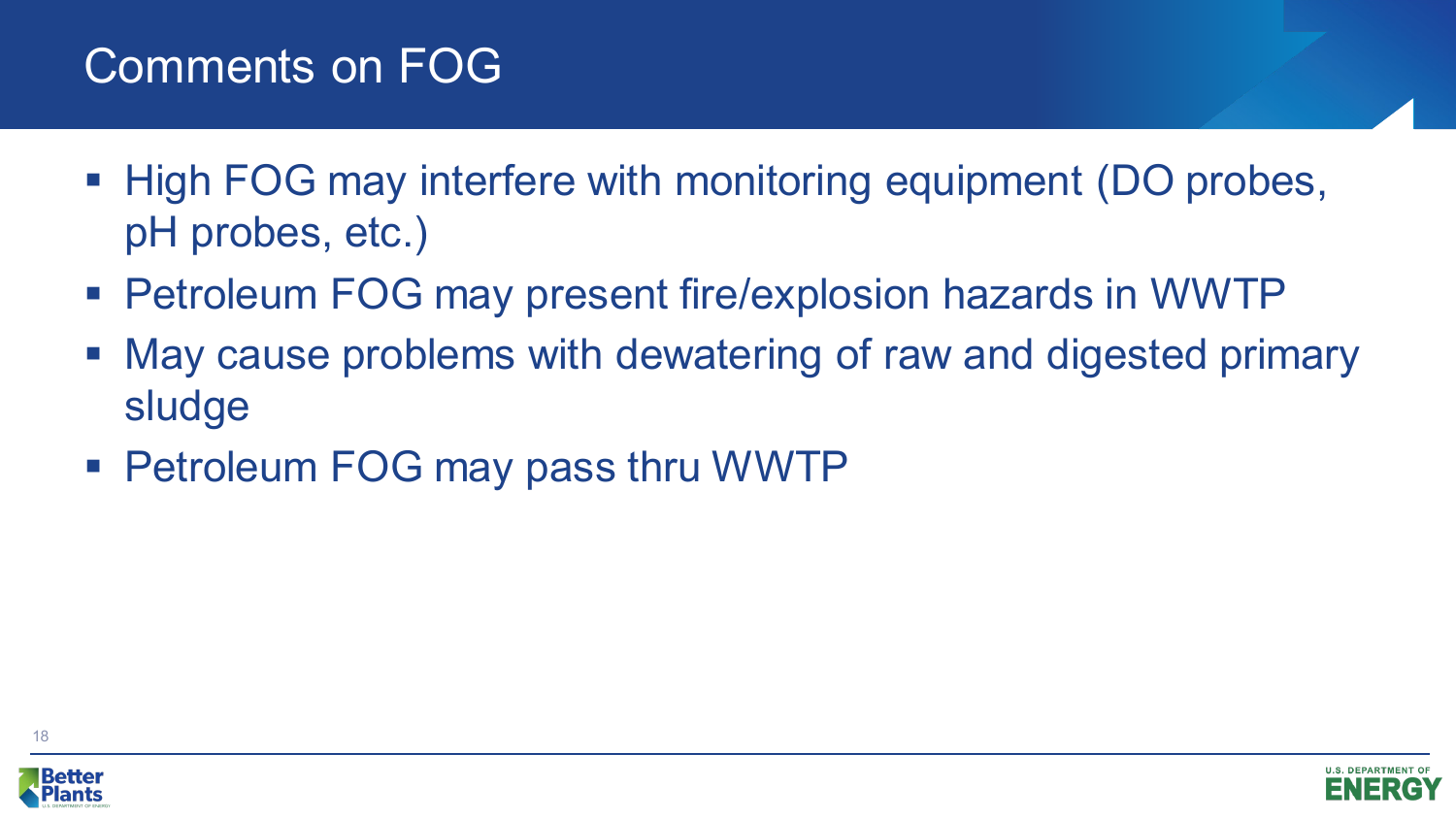#### **Pesticides**

### ■ Pesticides –

- **Trace organic compounds which are toxic to most life forms;**
- Includes insecticides, algicides, fungicides, herbicides, etc.;
- Major types are chlorinated pesticides (DDT, lindane, endrin, etc.), organic phosphorus pesticides (methyl parathion, malathion, etc.), and carbamate pesticides (general formula = RHNCOOR')





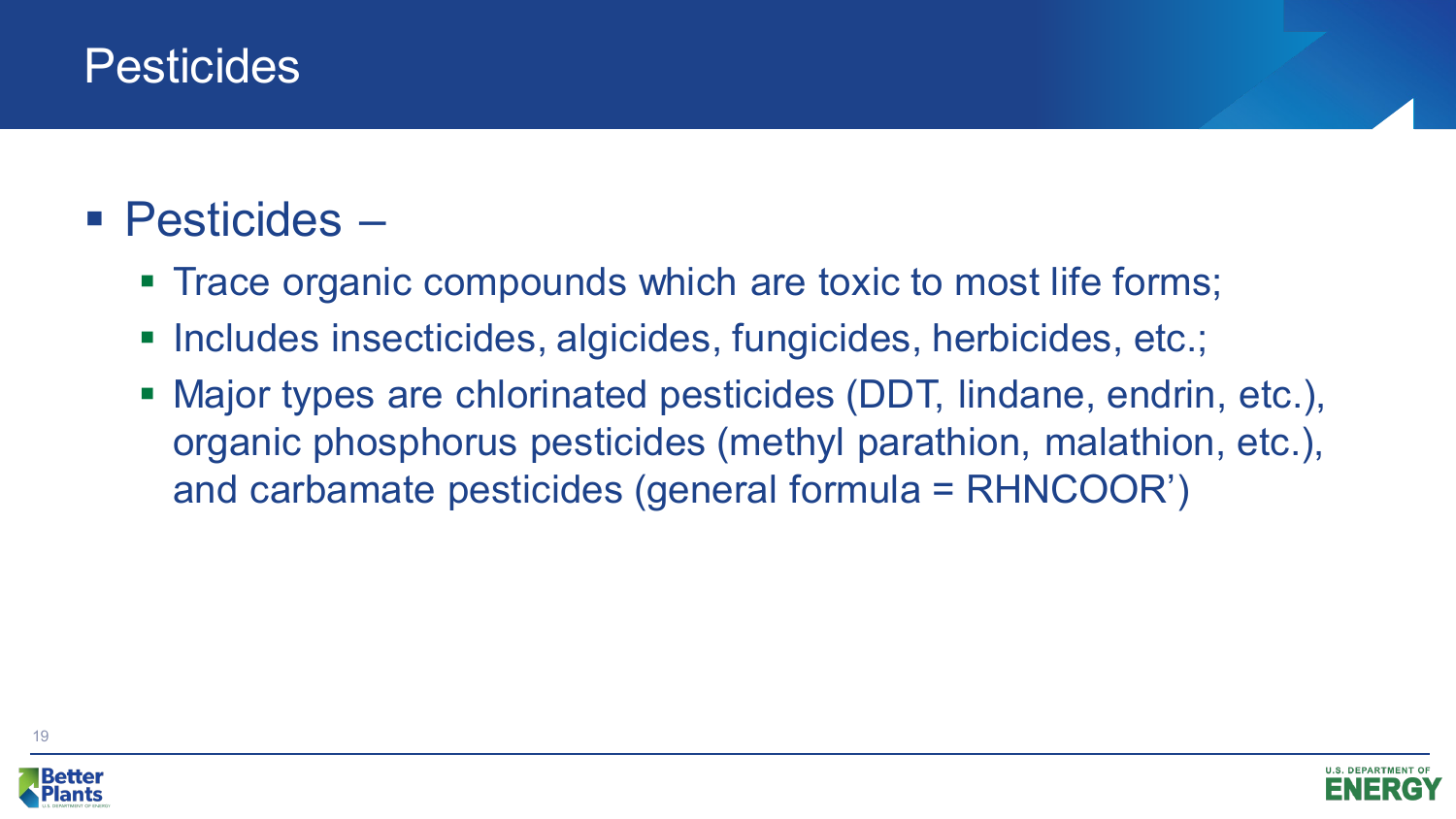#### Comments on Pesticides

- May contaminate ground and surface water supplies
- May concentrate in aquatic plants and animals
- Chlorinated pesticides are most resistant to biodegradation and may persist for months or years following application
- **Are highly toxic to aquatic life or birds which feed on** aquatic life
- Organic phosphorus pesticides generally are less toxic to fish life



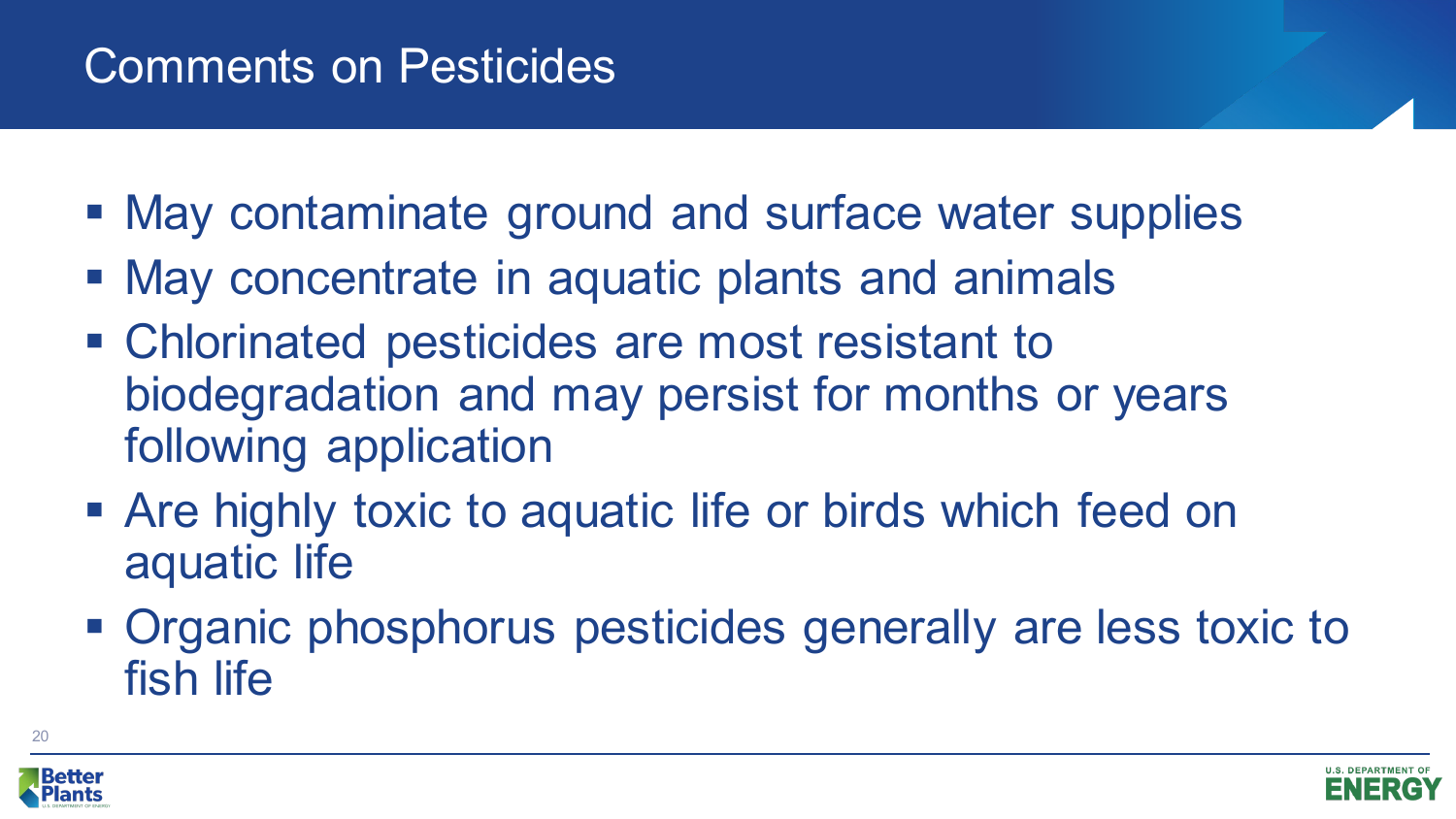### G. Nitrogen

- Nitrogen is important to life processes of all plants and animals
- Nitrogen may exist in several forms (organic-N, ammonia-N, nitrite-N, and nitrate-N)
- **Nitrogen fertilizes plant life:**

$$
NO_3^- + CO_2 + green plants + sunlight \rightarrow protein
$$

 $NH<sub>3</sub> + CO<sub>2</sub> + green plants + sunlight  $\rightarrow$  protein$ 



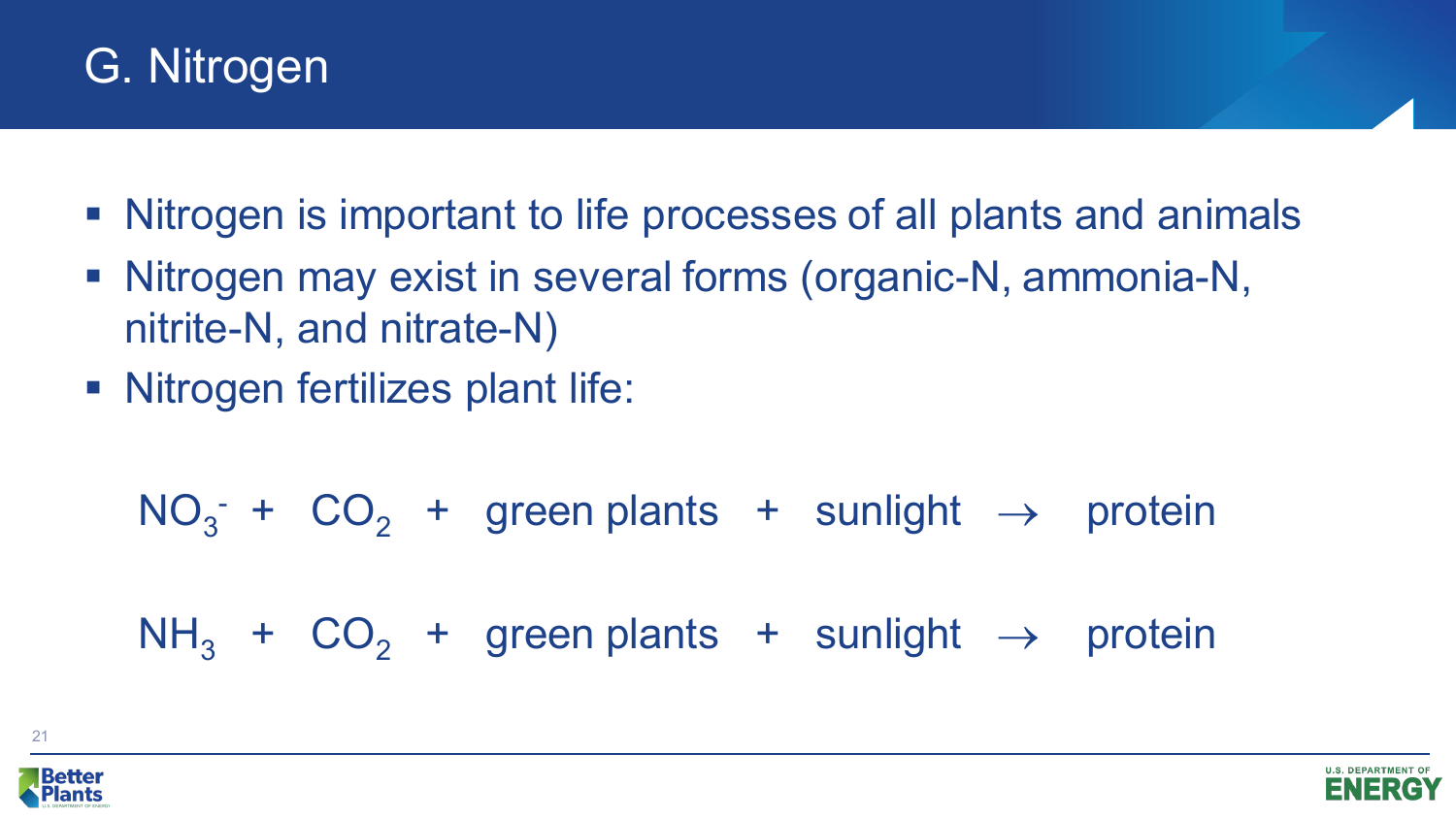### Nitrogen (continued)

- Organic-N may be hydrolyzed to ammonia by bacteria (some types of organic-N are difficult to biodegrade, may pass thru POTW and interfere with chlorine disinfection)
- Ammonia-N is toxic to fish (free ammonia at concentrations  $\geq 0.2$ mg/l can cause fatalities in several species of fish),  $O<sub>2</sub>$  demand (NBOD), an may cause eutrophication
- Ammonia-N reacts with chlorine, forming chloramines
- Nitrite-N and nitrate-N may stimulate algal and aquatic plant growth



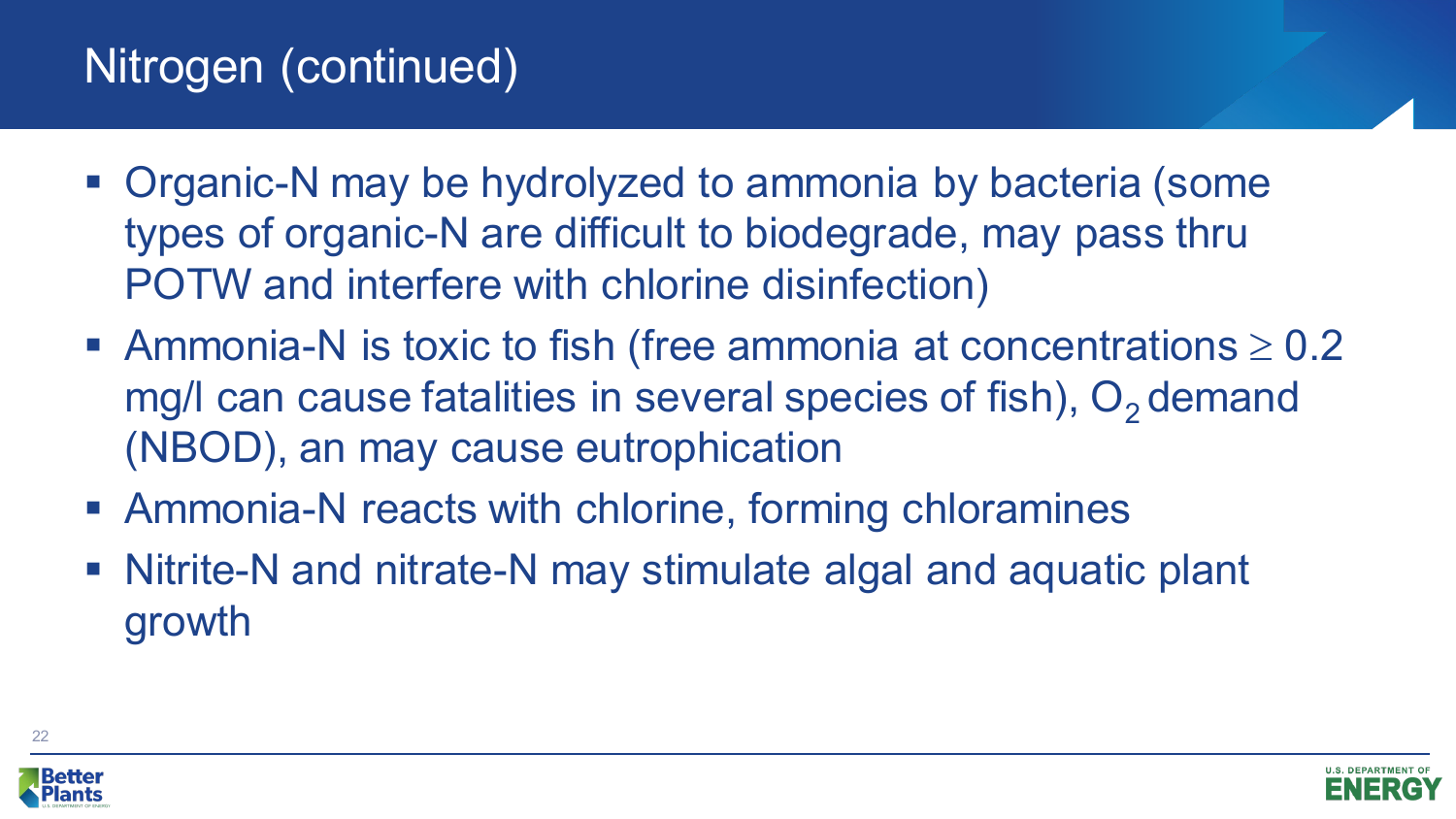### Nitrogen (continued)

- **Nitrogen is required by microbes in biotreatment systems** (BOD/N/P ratio  $\approx$  100/5/1 to satisfy the N and P requirements of bacteria)
- Under anoxic conditions nitrate and nitrite are reduced to nitrogen gas (denitrification)
- Nitrogen may be important in the design and operation of WWTPs
- N content of sludges is important in determining their fertilizing value



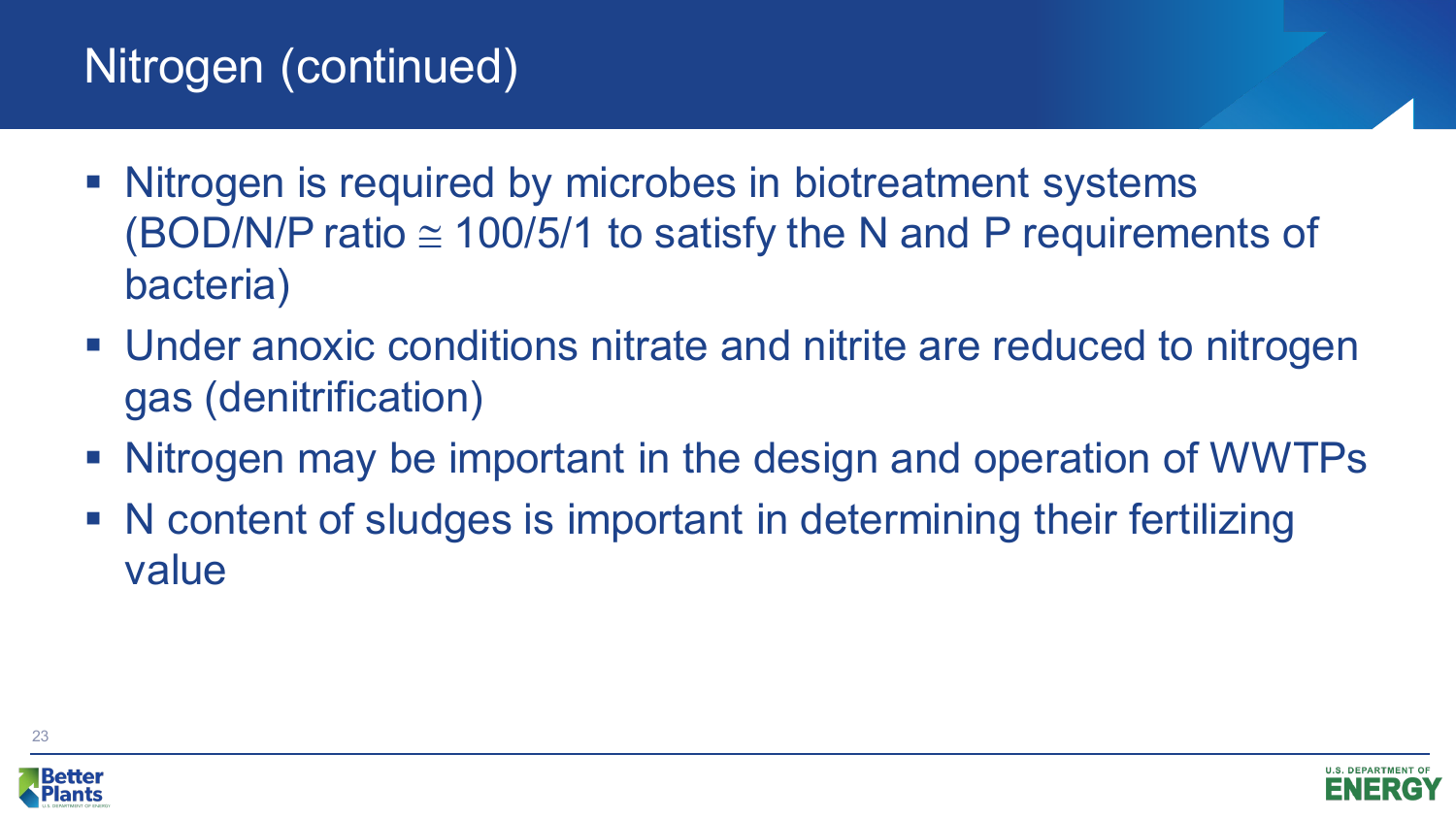### H. Phosphorus

- P is essential to the growth of algae and aquatic plants
- Microorganisms in biotreatment need P for reproduction and synthesis of new cell tissue
- P concentrations as low as 0.005 mg/l may cause nuisance algal blooms in surface waters
- May household detergents contain 12 to 13 percent P
- P content of digested sludges is about 1%
- $\blacksquare$  P usually exists as orthophosphate (PO<sub>4</sub><sup>-</sup>) or polyphosphate (PO<sub>3</sub>,  $P_3O_{10}$ ,  $P_2O_7$ )



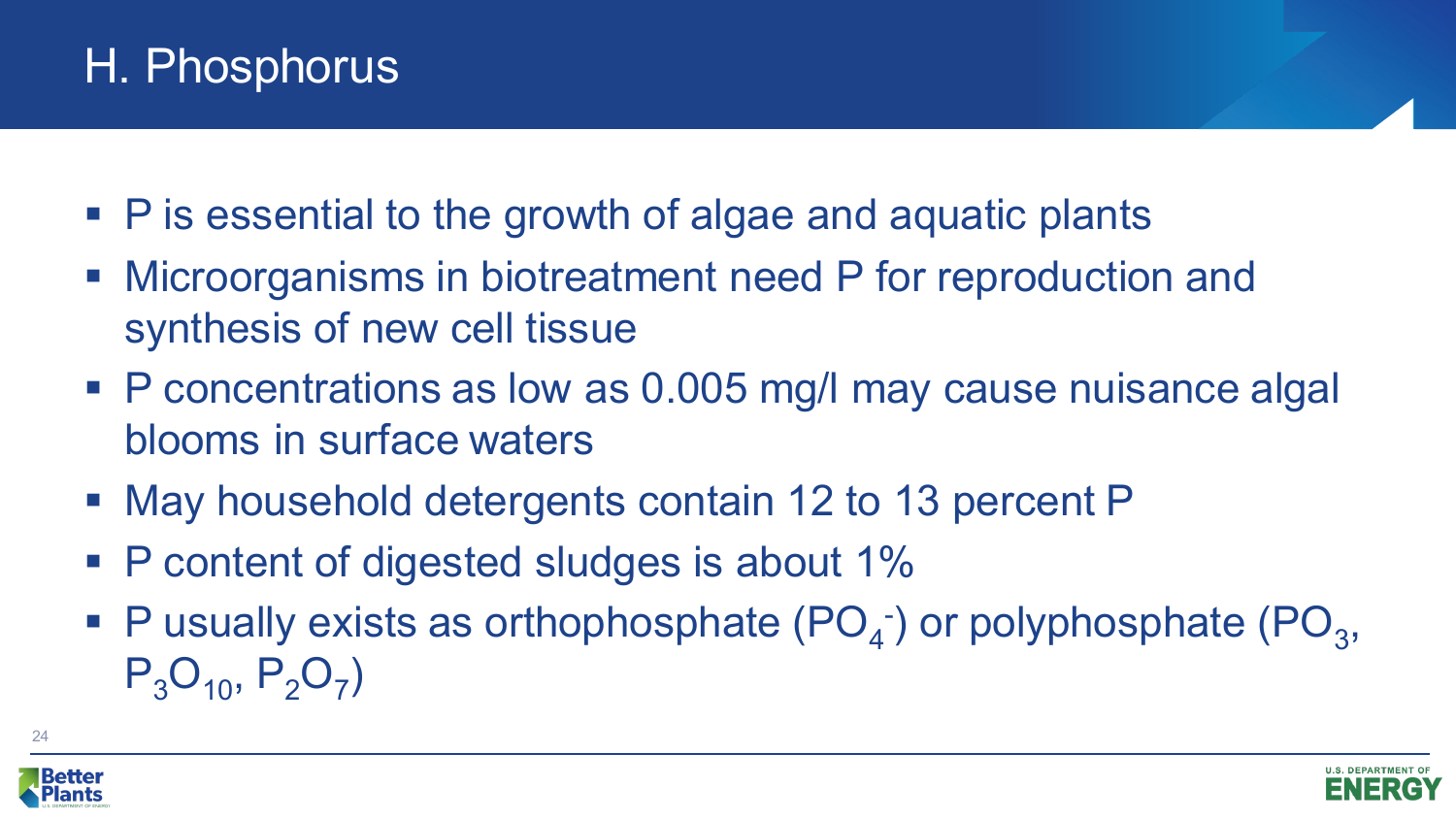

- Major anion in natural waters
- May cause crown corrosion of sanity sewers
- $\bullet$  SO<sub>4</sub><sup>=</sup> is reduced to H<sub>2</sub>S under anaerobic conditions
- $\bullet$  SO<sub>4</sub><sup>=</sup> serves as an electron acceptor for biochemical oxidation or organic matter by sulfate-reducing bacteria



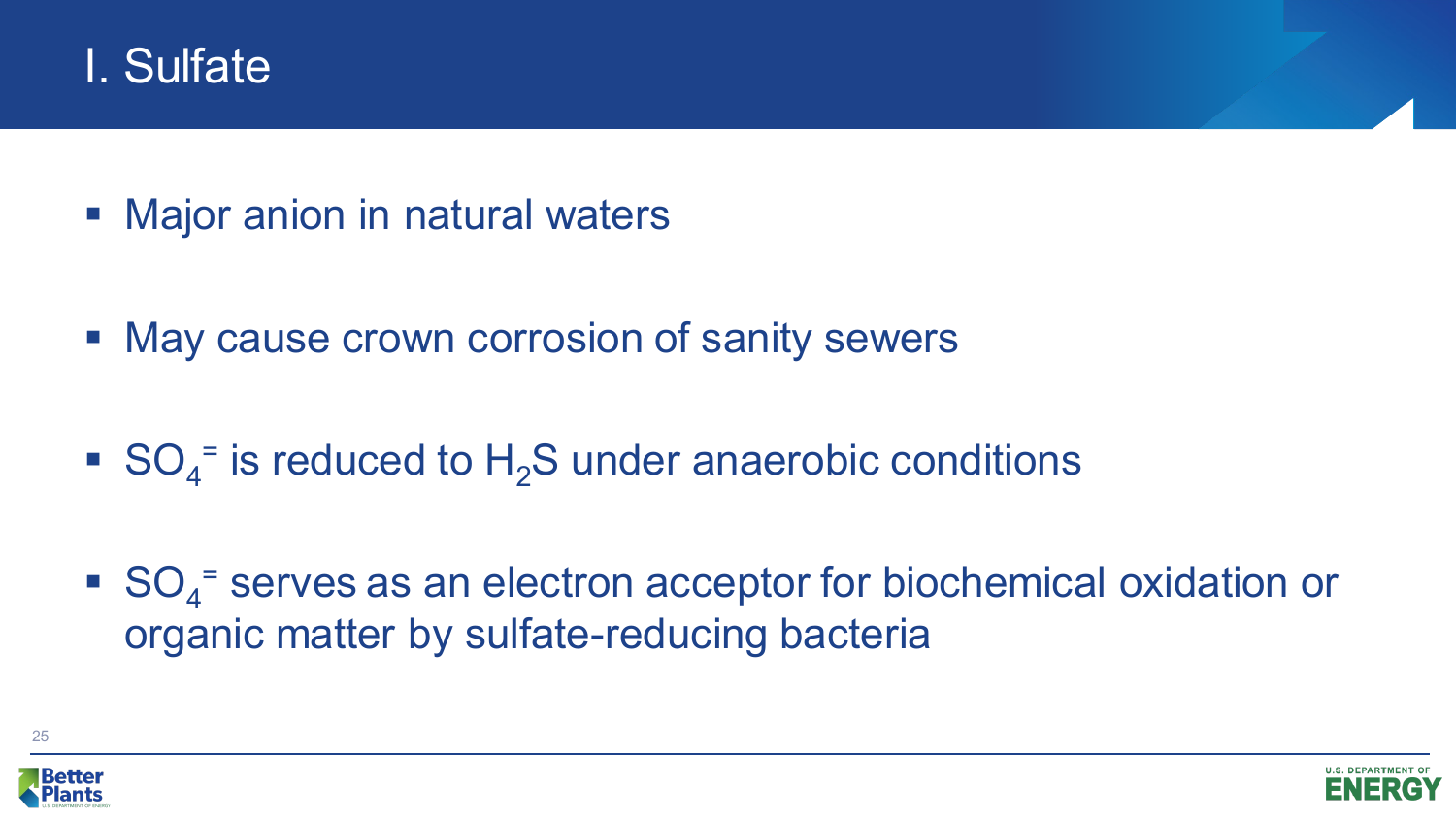## J. Trace Inorganics

- Heavy metals in trace quantities are important to biological activity
- Heavy metals in higher concentrations are toxic to humans, fish, and aquatic life
- Principal source of metals is industrial wastes from manufacturing operations such as metal finishing